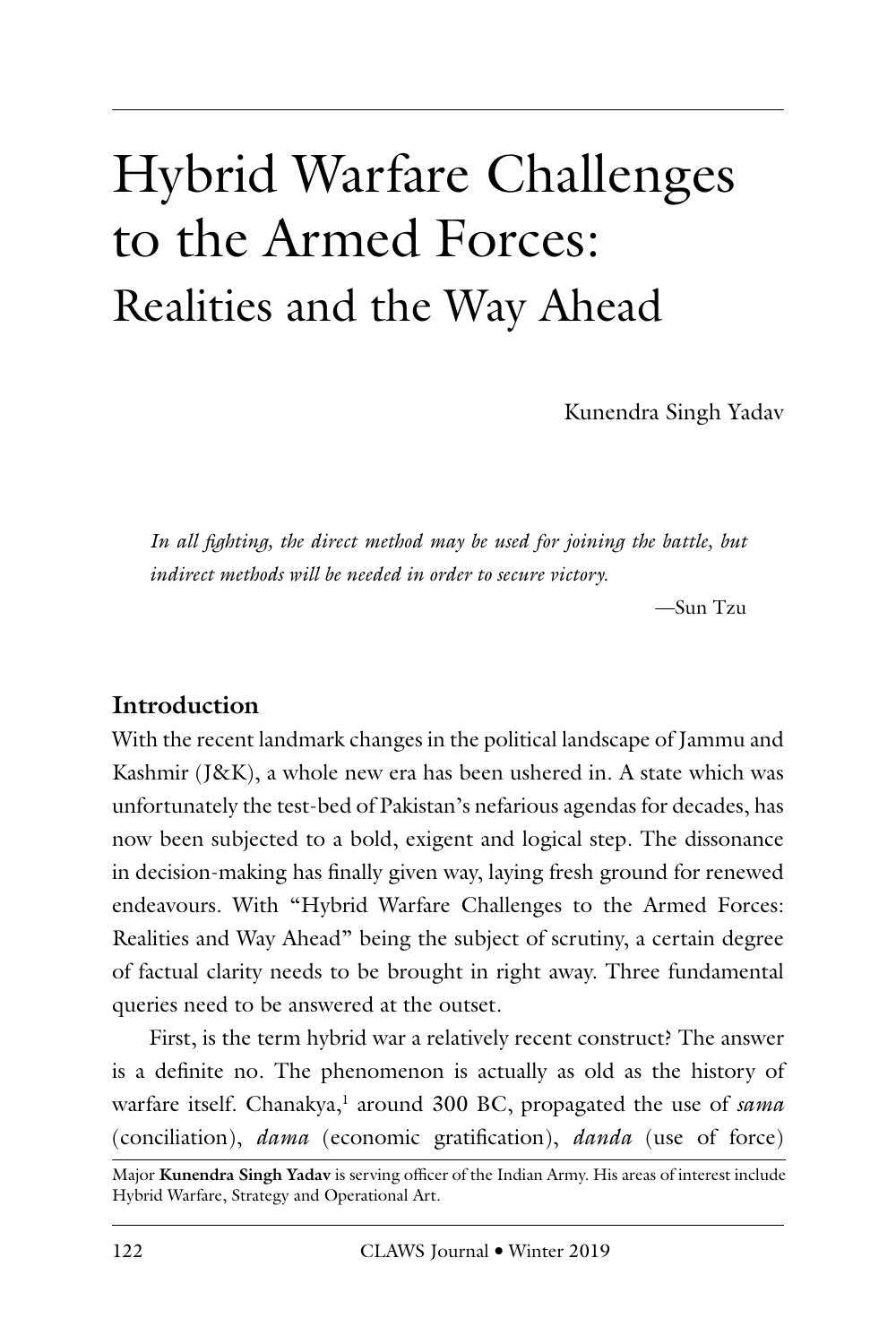and *bheda* (dissension) i.e., all resources at the disposal of the king (in today's context—comprehensive national power) to achieve the intended outcome. Second, are we adequately equipped to deal with the current and upcoming challenges posed by this warfare? The answer is yes. However, we certainly seem to be ill prepared at the moment and the same will be discussed later in the paper. Last, how true is the notion that hybrid warfare is a tool of the lesser opponent? At best, this can be considered partially true. Today, the greater opponents use hybrid tools with similar primacy. A case in point being the Russians in the Russo-Georgian War2 of 2008. So, with these pointers as the backdrop, we move on to assess the reality of hybrid war in today's context, the challenges it poses to our armed forces and the counter strategy desired. However, before we get to know the reality and the context in which the hybrid philosophy thrives, it seems logical to understand the basic anatomy and the paradigm which drives this philosophy.

# **Understanding the Anatomy**

The Indian Army Land Warfare Doctrine 20183 puts across the hybrid warfare sentiment as:

Future conflicts will be characterized by operating in a zone of ambiguity where nations are neither at peace, nor at war, a "Grey Zone" which makes our task more complex. Wars will be hybrid in nature, a blend of conventional and unconventional, with the focus increasingly shifting to multi-domain warfare, varying from non-contact to contact warfare.

So, what is hybrid warfare? In the language of the learned, it is warfare which combines the lethality of conventional war with the fanatical fervour of irregular warfare4 . Whereas, in simple military terms, it is a full spectrum warfare comprising the conventional, sub-conventional, unconventional and non-conventional means. It can, however, be stated without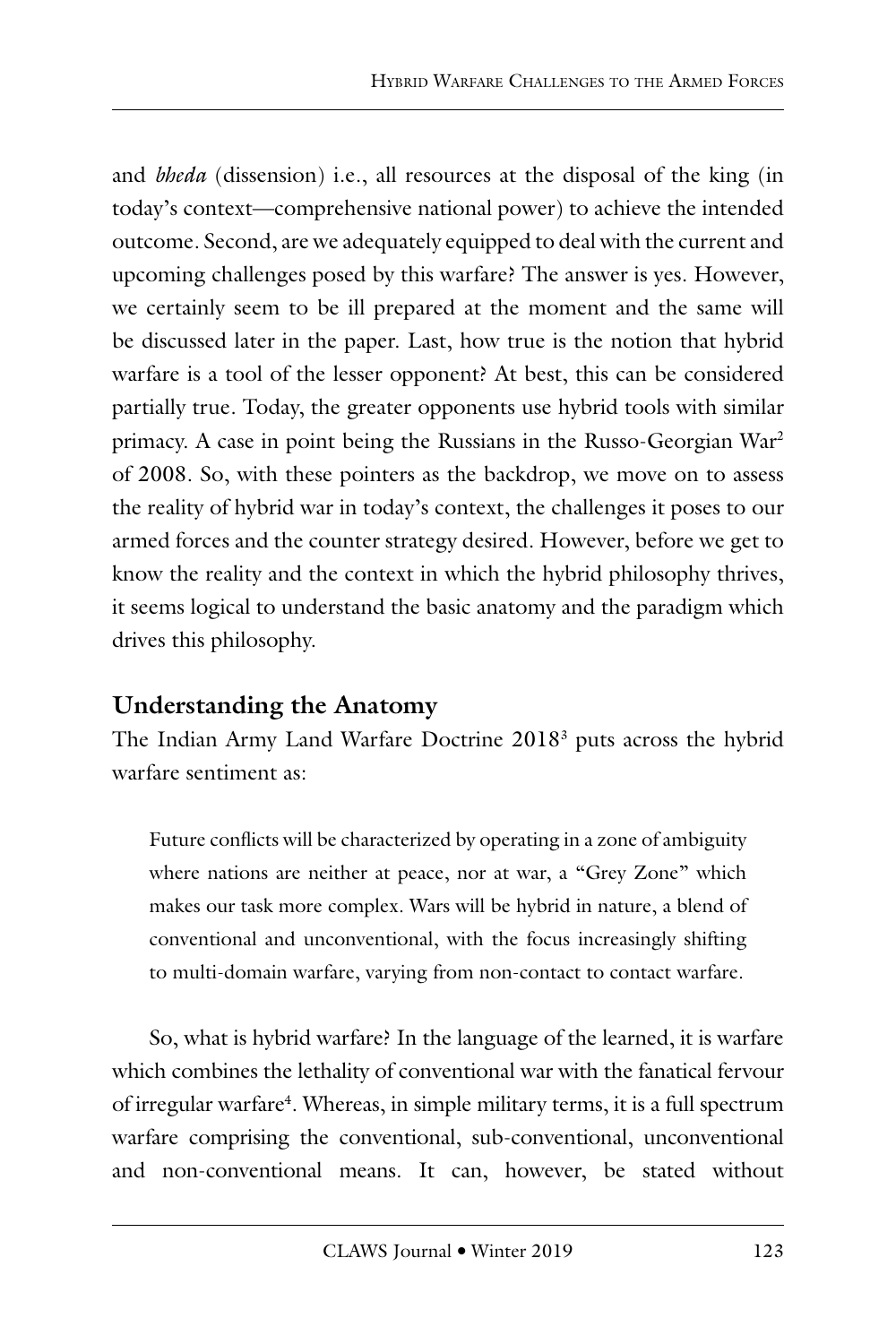exaggeration that, of late, this brutal brand has defied all sorts of definitions and is practised and professed by different names in different parts of the world. The major constituents of the definition of, and congruence with, similar contemporary strategies have been amplified below.

**Conventional**: 5 In short, this type of warfare involves state actors and resources also including the Chemical, Biological, Radiological and Nuclear (CBRN) dimensions. Most activities in such type of warfare lie in the open/overt domain.

Sub-Conventional:<sup>6</sup> Activities in the sub-conventional sphere can be executed in the scenarios of both No War No Peace (NWNP) and peace proper. While aspects such as proxy war, terrorism, insurgency, cyber, civil war and public disorder fall under the ambit of NWNP, peace-time issues include criminal disorder and unlawful activities.

**Unconventional**: 7 The majority of endeavours under this warfare lie in the covert domain to include subversion, sabotage, resistance, revolution, intelligence operations, etc.

**Non-Conventional**: 8 The peculiarities of this subset are the most distinct, and which are conducted overtly/covertly by the state itself as part of its political agenda. Activities under this category are separate domains within themselves for the purpose of study and execution. Major strategies under this warfare include political, diplomatic, economic and demographic wars.

Apart from the means of warfare, countries use different terminologies which have a semblance with hybrid warfare. Every nation in the world today follows a unique trend line. It has its own goals and ambitions, in both the short and long terms. Comprehensive national power is accordingly orchestrated to achieve the desired end state. A number of terms are being contemporarily used by nations which correspond to the hybrid philosophy. Thus, there is a congruence of hybrid warfare with the contemporary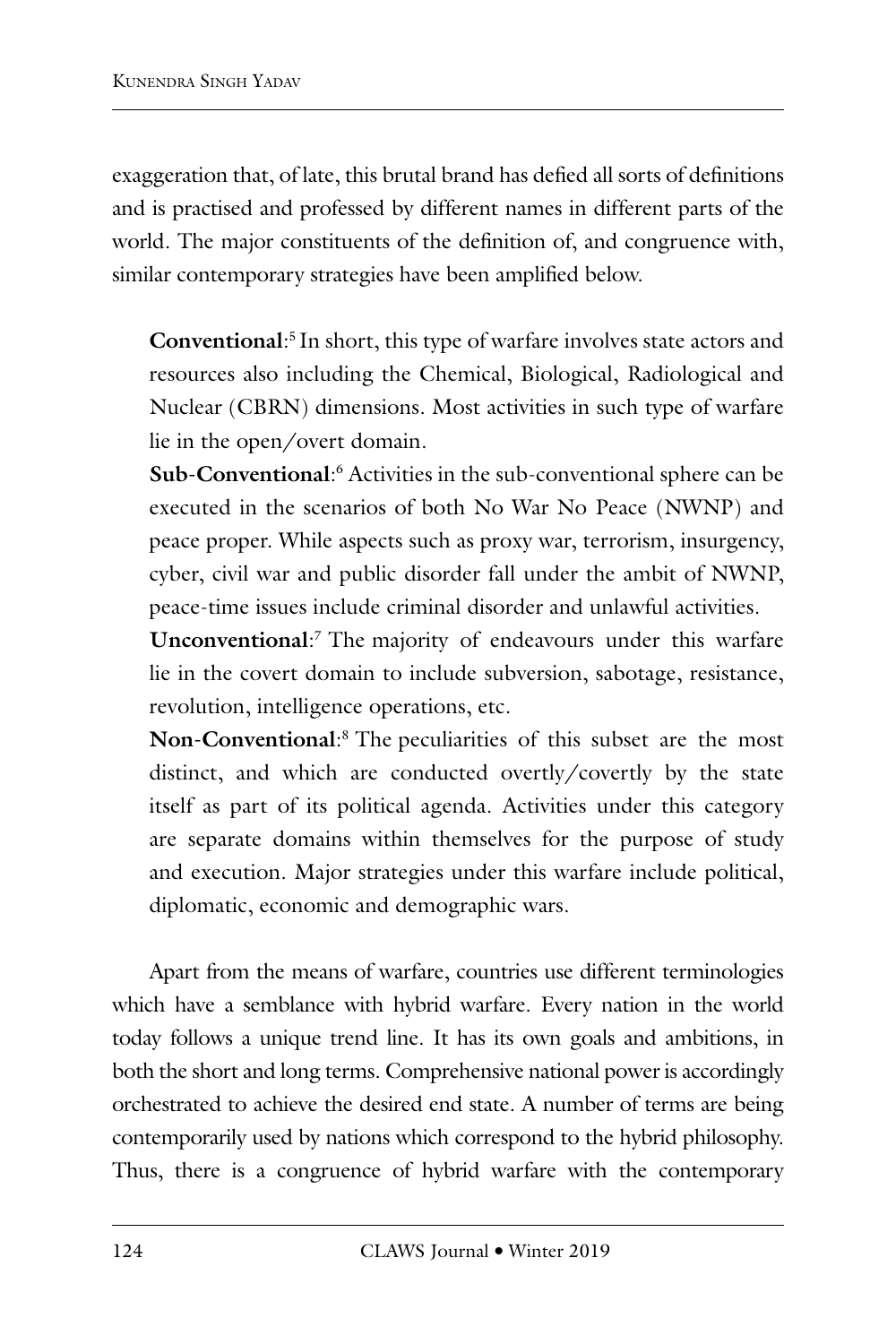strategies used by some nations. The underlying spirit guiding these terms, however, can be understood as being the same. Some of these terms are:

Grey Zone Warfare:<sup>9</sup> The term was originally part of the US lexicon. It denotes an environment between war and peace where hybrid tools of coercive influence, ranging from conventional forces to criminal activities, are utilised. As far as the US goes, it does not seek inclusion of conventional forces in the understanding of 'grey zone' conflicts, however, experts elsewhere are of the belief that such exclusion is not practicable as there is always the possibility of the use of conventional force in the grey zone.

**Unrestricted Warfare:**10 This warfare comprises the Chinese comprehension of hybrid/grey zone tactics. This sort of warfare has no restrictions placed on any kind of boundaries/means/methods to achieve what the nation thinks is justified. To the extent that even culture and religion are not exempted from its ambit.

**Non-Linear Warfare:**11 Such a phrase is very easily understood by a common military mind. For the uninitiated, the term was conceptualised by General Valery Gerasimov of the Russian Army in the year 2013. According to the concept, conflict does not have any clear front lines or distinct friendly/enemy areas. He even went on to mention that warfare transcends into the political, diplomatic, economic and informational domains of statecraft, making it more holistic and all inclusive.

Having glanced through these terms used interchangeably these days, the congruence is very well established. One should also not miss two significant aspects that have ubiquitously/unilaterally been endorsed by modern states in relation to hybrid war. These being the optimum exploitation of technology and use of information as frontline tools of war execution. The more meticulous and innovative the use, the better are the results.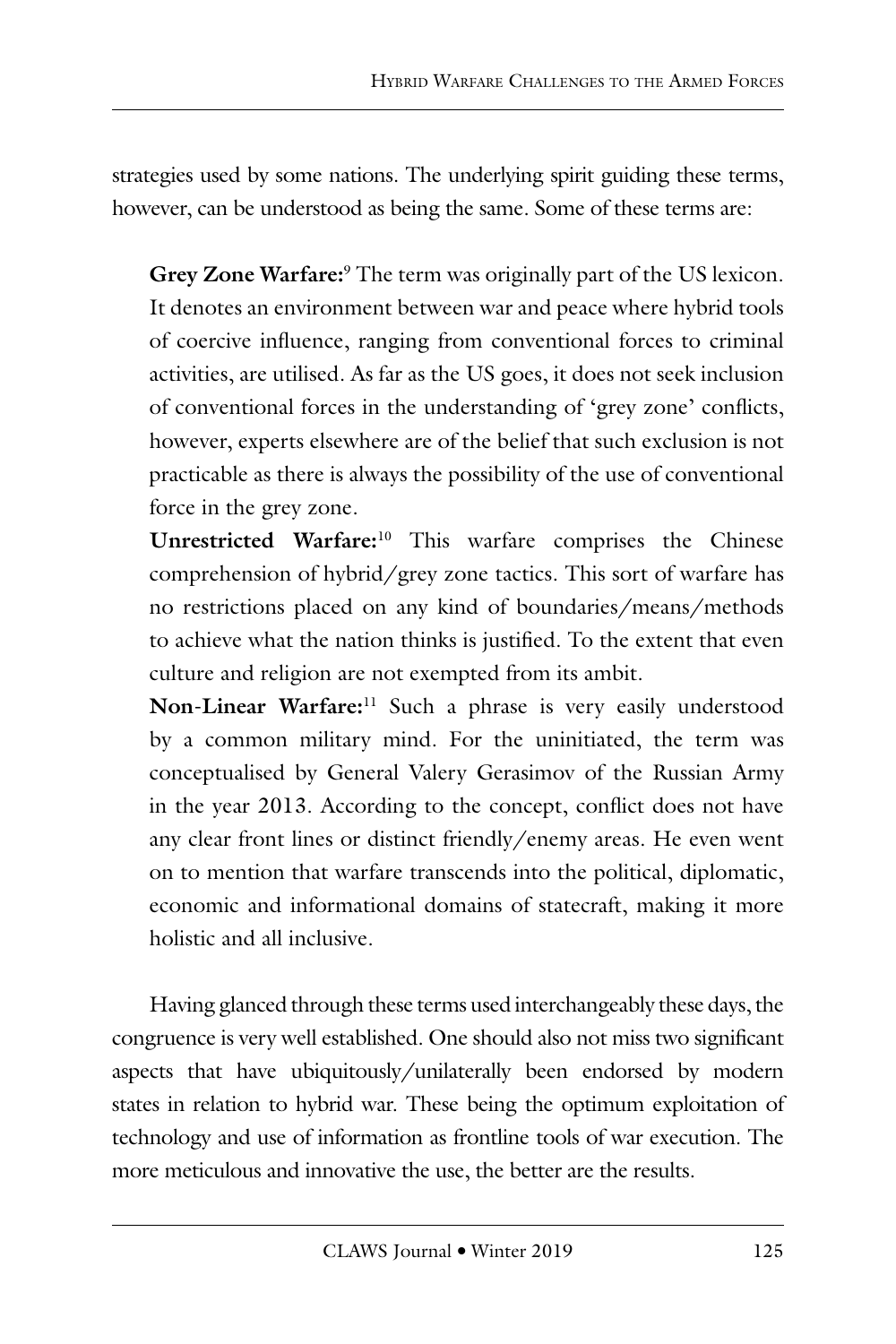**Means, Ways and Ends Paradigm:** In order to obtain a simplistic and in-depth understanding of the hybrid construct, it may be prudent to glance at it through the *means*, *ways* and *ends* phenomenon. This paradigm brings out the mechanics of manifestation of this warfare in simple terms. If the *ends* denote the desired end state/outcome of a strategy, then the *means* signify the resources available at the disposal of the executor and the *ways* are the methods (courses of action) used to attain the desired end state through existing means. In the hybrid context, this could be understood as:

| Means                    | <b>Ways</b>                | Ends                  |
|--------------------------|----------------------------|-----------------------|
| Hard                     | Kinetic                    |                       |
| Military                 | Conventional war           | Political instability |
| Nuclear/biological/      | nuclear/chemical/          | Social unrest         |
| chemical                 | biological strike          | Religious disharmony  |
| Terrorists               | Blasts by terrorists       | Weak economy          |
| Criminals                | Sabotage attacks           | Capturing value       |
| Foreign mercenaries      | Suicide/fidayeen           | territory and taking  |
| Fifth columnists         | attacks by mercenaries     | prisoners of war      |
| Anti-national elements   |                            |                       |
| Soft                     | Agitational dynamics       |                       |
| Political linkages       | Demonstrations             |                       |
| Diplomacy (mainstream)   | Short range missile strike |                       |
| Economic (trade          | Non-kinetic                |                       |
| dependency)              | Diplomacy                  |                       |
| Ethnic linkages          | Collusion with             |                       |
| Religious linkages       | unfriendly                 |                       |
| Media (visual and print) | nations                    |                       |
| Cyber experts            | Information operations     |                       |
| Smart                    | Smuggling/fake             |                       |
| Social media             | currency                   |                       |
| Diplomacy (Track Two)    | Exploiting social/         |                       |
|                          | religious and ethnic       |                       |
|                          | faultliness                |                       |
|                          | Cyber attack               |                       |
|                          | Electronic warfare attack  |                       |

**Table 1**

*Source:* Prepared by the Author.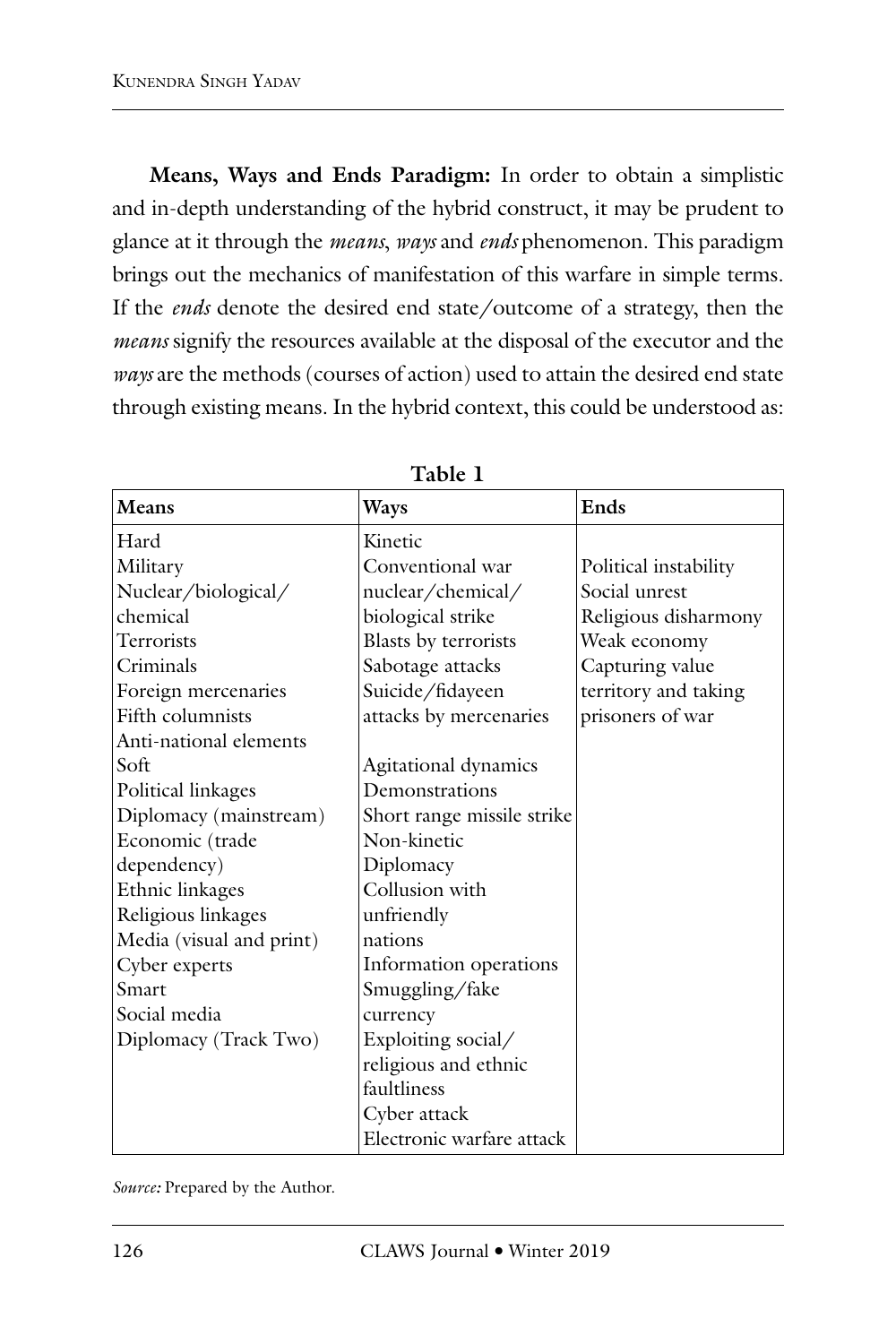Let us understand the above table by two contrasting examples. The military is one of the hard *means* available to a nation. These *means* use the *way* of conventional war to achieve the desired *end* state of capturing maximum value territory and taking prisoners of war, thereby causing national shame to the enemy. Taking the second example, the media is a soft *means* which uses the *way* of information operations to achieve a variety of *ends* such as lowering the morale of the enemy military or nation as a whole or causing social, ethnic or religious unrest in the target country. The list tabulated above, however, is neither definite nor exhaustive. This will keep evolving as newer/innovative means and ways are adopted by states to achieve more compelling ends.

It also becomes genuinely pertinent at this juncture to clear a major misgiving. Hybrid warfare is majorly seen by some as the tool of the weak. This understanding to an extent is supported by history. During the Sino-Vietnamese War of 1979,<sup>12</sup> China was a stronger opponent and still its victory is disputed to a large extent. Vietnam was militarily weak. It could pitch just about 70,000 troops as opposed to the 600,000 Chinese troops. However, with the combination of various means such as the military, irregulars, spies and mobilising world opinion (which may be termed as hybrid in one word), the Vietnamese not only countered the Chinese conventional effort but also tilted the outcome of the war in their favour. Victory was, hence, claimed to be achieved. The thought is the same for Pakistan in our context. Since it cannot imagine outperforming India in a purely conventional war (majorly due to force and resource constraints), it resorts to hybrid warfare (proxy war in J&K $^{13}$  keeping the military extremely occupied by firing, infiltration and an aggressive stance on the international border; efforts to revive the Khalistan movement<sup>14</sup> in Punjab; disruptive activities in the hinterland, and so on). Thus, an indirect approach of *bleeding India through a thousand cuts*.

The above acts of Pakistan in the current scenario, however, need to be viewed from a different perspective altogether. Today, nations indulge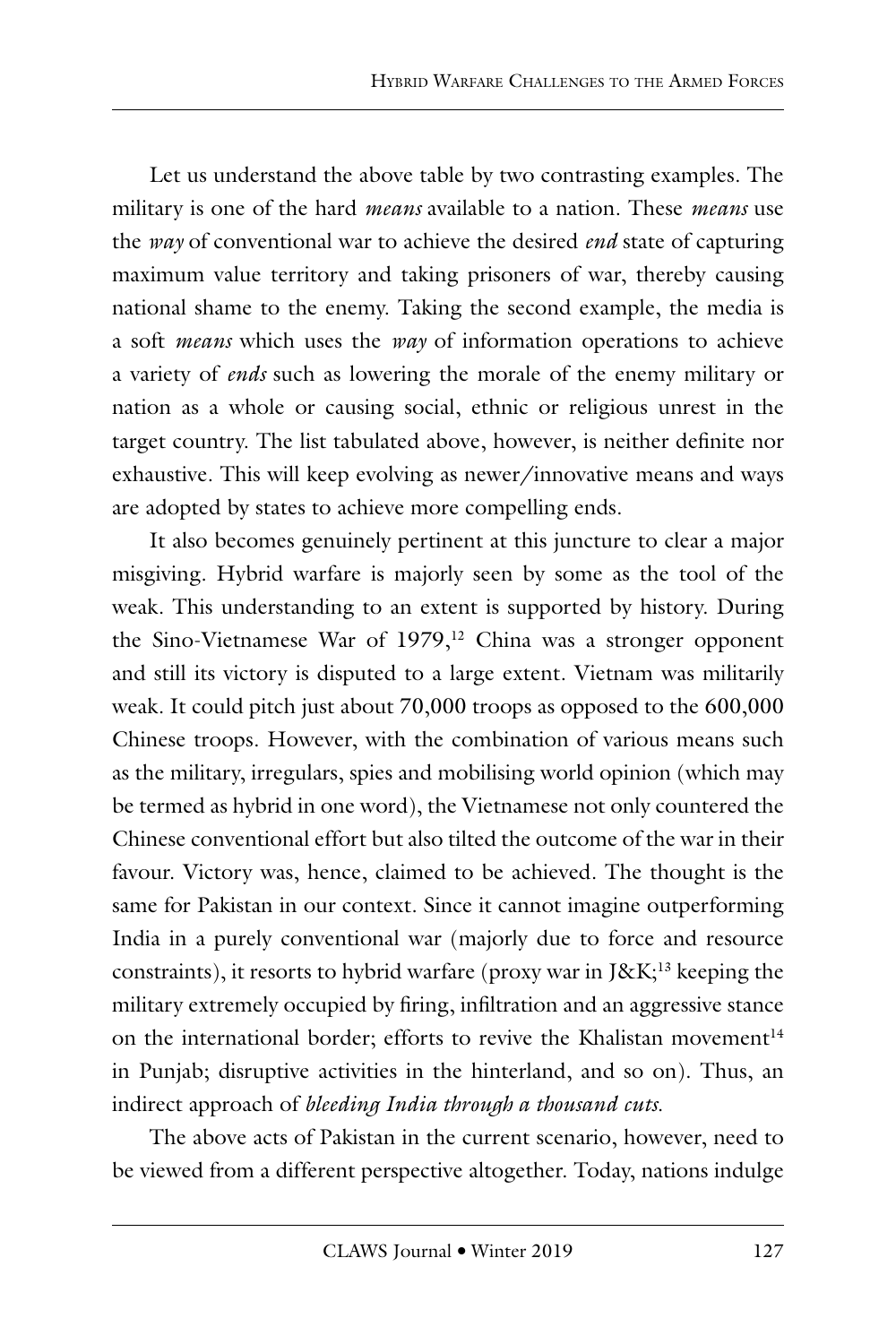in hybrid war not just because they are weak or strong, but due to the flexibility and enormous gains it offers. The smaller nations employ these means because they have nothing to lose in a conflict with larger nations; it only increases their chances of victory. Whereas the larger nations in the same conflict use them because they want to win with the least efforts/ implications or, to say, *winning without fighting,* as Sun Tzu recommends. Therefore, while smaller nations like Pakistan and North Korea<sup>15</sup> use such means (against India and the United States respectively), at one end of the conflict spectrum, countries like China<sup>16</sup> and Russia<sup>17</sup> also use then with conviction at the other end. The difference only lies in the type of means wherein one (say China) relies mainly on non-kinetic means, the other (say Pakistan) banks primarily on the kinetic. Having seen the preference for hybrid wars across nations, it is now time to get a contextual comprehension of the hybrid phenomenon as it relates to India.

# **Contextual Comprehension**

As highlighted earlier, hybrid war is definitely not a tool adopted due to the size or stature of a country. Every opponent has his own design of the battle and concept of application of means (both military and nonmilitary). Hence, it becomes extremely necessary to get the contextual comprehension right with respect to hybrid wars, as being executed by our adversaries. Such an understanding will certainly facilitate a better informed strategy based on pragmatic assumptions.

**Western Adversary**: The desire for operational parity, irrespective of the established capability mismatch, defines as well as justifies the use of sub-conventional means by Pakistan.<sup>18</sup> All the wars fought with India, from the 1947 War till the Kargil conflict stand as testimony to the use of irregulars<sup>19</sup> towards achieving war aims. In 1948, a force led by tribesmen and duly supported by serving and retired Army officers formed the tool of Pakistan's conventional designs in Kashmir. This, of course, was coupled with the subversion of the troops of the state forces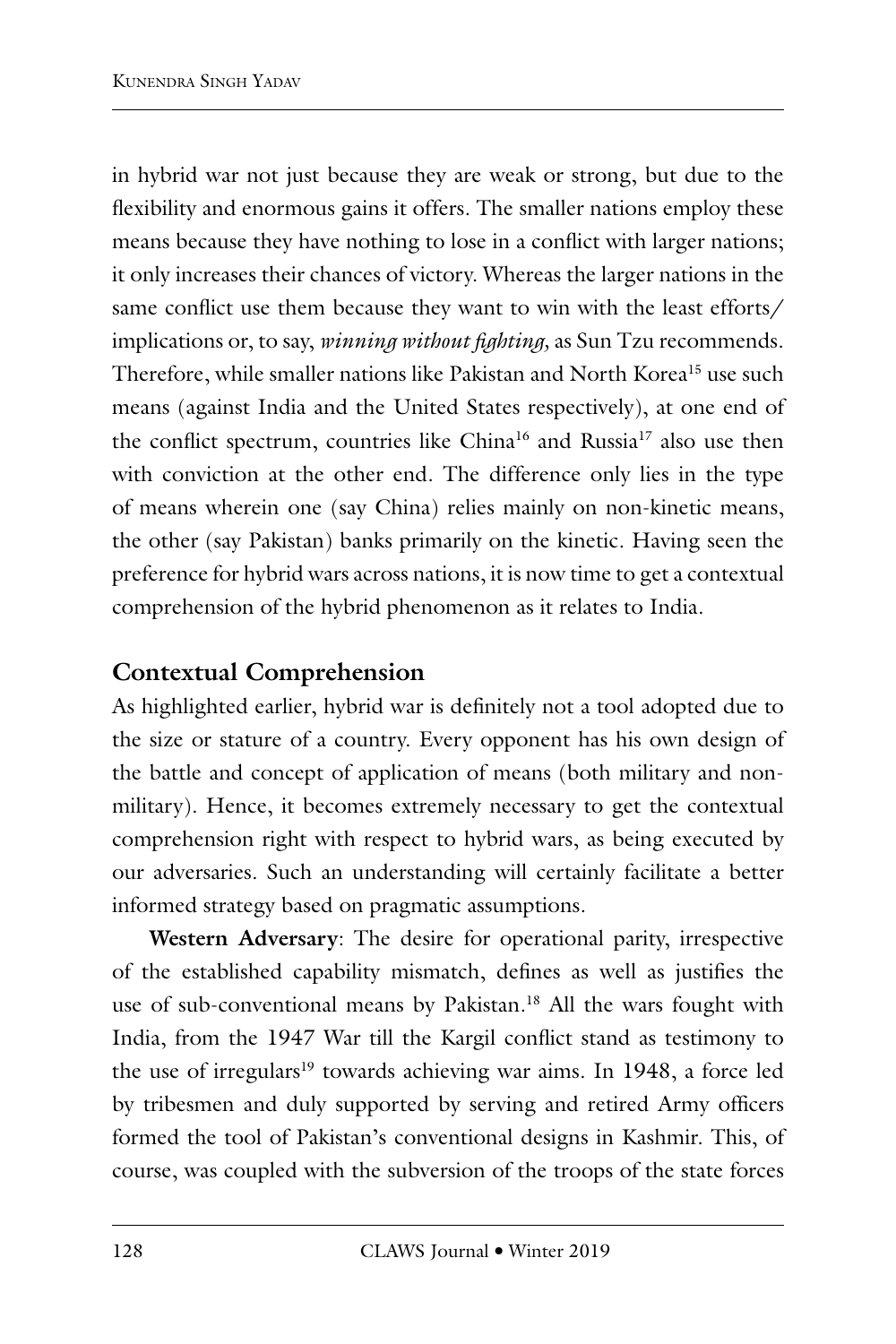of the Maharaja (an aspect of hybrid warfare). Similar was the story in 1965 when internal disturbance in Kashmir over the missing hair of the Prophet emboldened Pakistan to induct a large number of irregular forces in conjunction with the regular Army to gain control over territory from multiple ingress points. The story in 1999 was the reverse. This time around, Pakistan wanted to prove that the act of intruders occupying high altitude heights overseeing the national highway to Leh was totally a Mujahideen endeavour, however, it was again proved wrong. Therefore, the presence of the hybrid content in all these instances is well established.

Use of hybrid warfare as a war execution strategy not only suits Pakistan, but comprises its domestic and strategic compulsion. Domestically, it needs to keep the Kashmir issue alive (either by internal disruption in Kashmir or seeking international intervention) for various reasons for which hybrid warfare is the best option as per cost benefit analysis. This would prove the worth of its military as well as polity to the anti-Indian elements in the country. It would also divert the Pakistani common man's attention from core domestic issues such as slow growth, widespread corruption, and so on.

Strategically, the geographic location of Pakistan affords it certain advantages. The country is located at the crossroads of South Asia, the Middle East and Central Asia. Time and again, its location has been a source of leverage, both for itself and the United States, towards meeting their Western agendas. Afghanistan is a case in point<sup>20</sup>. Pakistan has been practising hybrid war in Afghanistan since 1980s, initially through the Mujahideen and now the Taliban. In both cases, this has benefited Pakistan strategically as well as economically. The strategic benefit has three aspects attached to it. First, it provides Pakistan a place of relevance in the Global War on Terror against the Taliban in Afghanistan, courtesy the United States. Second, it also it gives a spot of prominence in various international conflict resolution forums for Afghanistan, enhancing its brand value in a way. Thirdly, its internal leverages over the Taliban help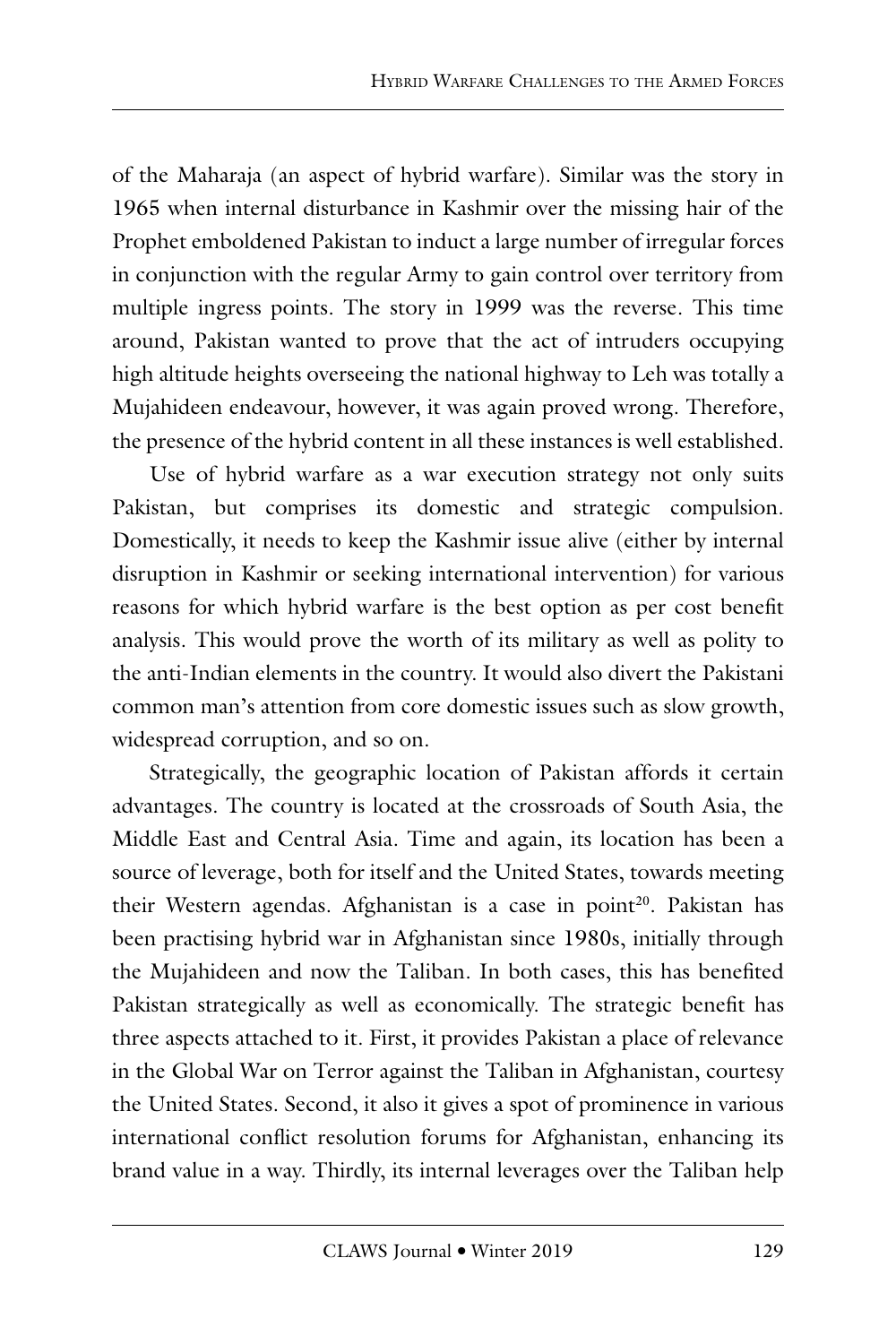Pakistan to retain a sort of latent control over Afghanistan. This, in turn, placates its notion of strategic depth against India and also helps extend its influence towards Central Asia. The economic benefits<sup>21</sup> accruing by helping the United States against the Taliban are known worldwide. All this, in a way, can be attributed to Pakistan's knack for executing hybrid warfare by using non-state actors.

**Northern Adversary**: The context is entirely different when we speak of China. The country is treading the road to superpower status. Armed with top-notch technology and world class weaponry, it is way ahead of India in terms of capability, both military and otherwise. Since any overt use of purely conventional means towards conflict resolution is likely to discredit its reputation in the comity of nations, it is more inclined towards the use of non-kinetic/non-contact grey zone tactics. $^{22}$ This has been amply demonstrated through its endeavours in the maritime domain (South and East China Seas and the Indian Ocean Region) and also the recent Doklam crisis.<sup>23</sup> The point here being that India must expect an equal share of hybrid warfare application against it by China in both standalone and collusive modes.

Therefore, as evident from the above, every nation has its own justified reasons to indulge in the so-called hybridism. The greater danger being that hybrid means will see an ever greater adoption by nations in the times to come. Some reasons which naturally make this the warfare of choice<sup>24</sup> are:

- No formal declaration of war is required. The majority of tools can be used during such war.
- Peace/no war-no peace.
- Low cost option, with high payoffs.
- Attributability is always doubtful.
- **Deniability factor.**
- Avoids abrupt international attention as in the case of conventional war.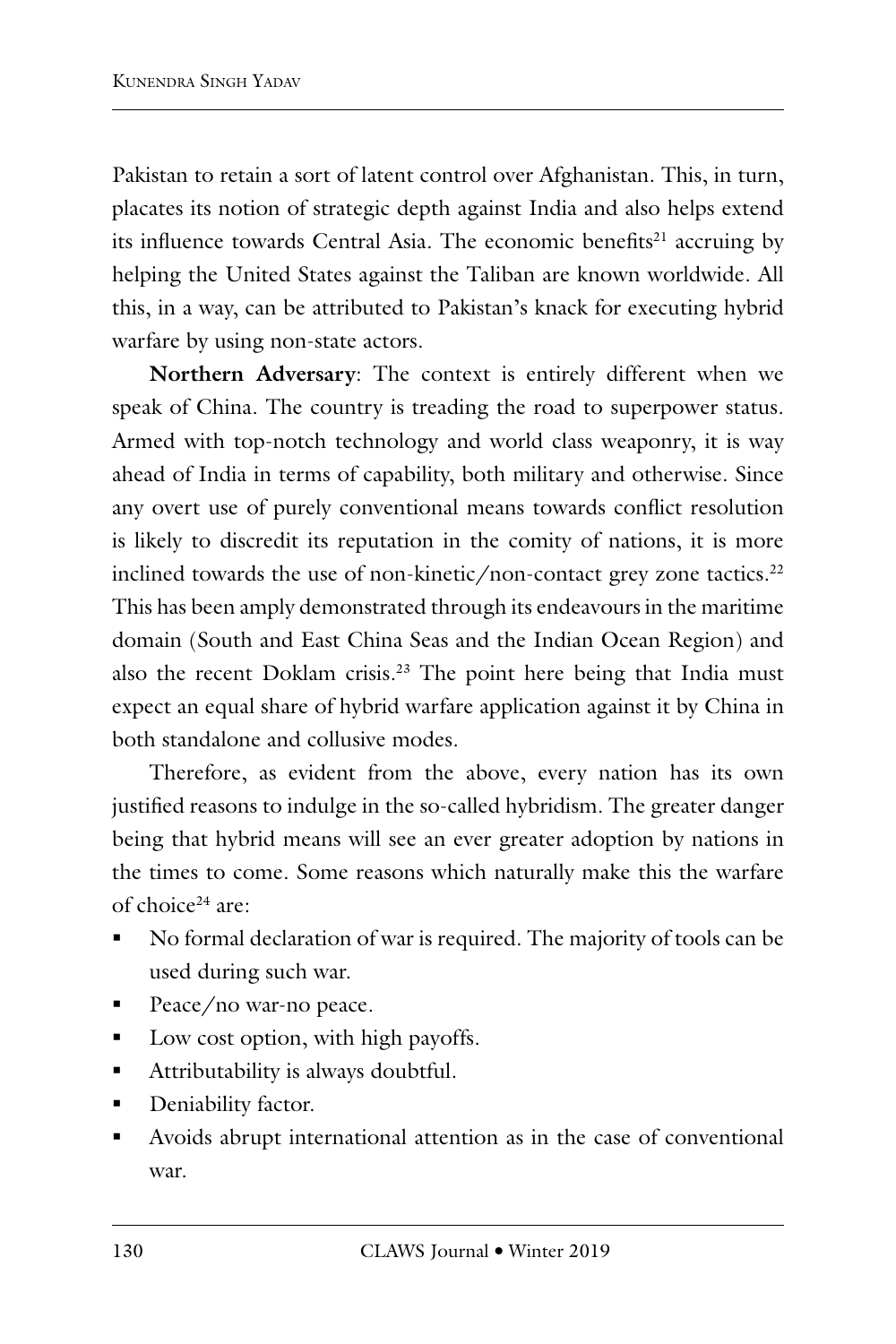Survivability ratio of means applied is comparatively higher.

# **Challenges Posed to Indian Defence Forces**

*A concerted effort is being made by our adversaries to shrink the space for conventional war through the prosecution of unconventional operations at the lower end of the spectrum and threats of early and irrational use of conventional weapons at the other.* 

*—*The Indian Army Land Warfare Doctrine 201825

The armed forces of any nation are a lucrative target for an adversary indulging in hybrid warfare activities. Despite their reach, precision and lethality, the forces are extremely vulnerable due to their large logistic and administrative entities. Cumulatively, they pose a viable signature, sometimes greater than the mass of combat forces themselves. Any dent or discredit caused is likely to catch headlines and impact the overall morale of the Army and the state. At the same time, such activities keep the forces engaged below the conventional threshold, hampering their overall conventional preparedness. The challenges, thus, posed by hybrid warfare to the armed forces are myriad; however, for the sake of comprehension and analysis, these have primarily been divided into the physical and virtual domains, as elucidated below.

**Physical Domain Challenges**: In order to facilitate assimilation, predicaments in the physical domain can further be sliced into Pakistanand China-centric.

 *Pakistan-Centric:*26 If one was to characterise the nature of activities originating from the western borders, these can be stated as crude, unscientific and uncoordinated to a large extent. Conventionally, involvement of regular forces in support of hybrid war is majorly limited to a full scale war under a nuclear umbrella, a short swift limited war, Border Action Team (BAT) action, Ceasefire Violations (CFVs) and logistics support to infiltrating columns. The majority of the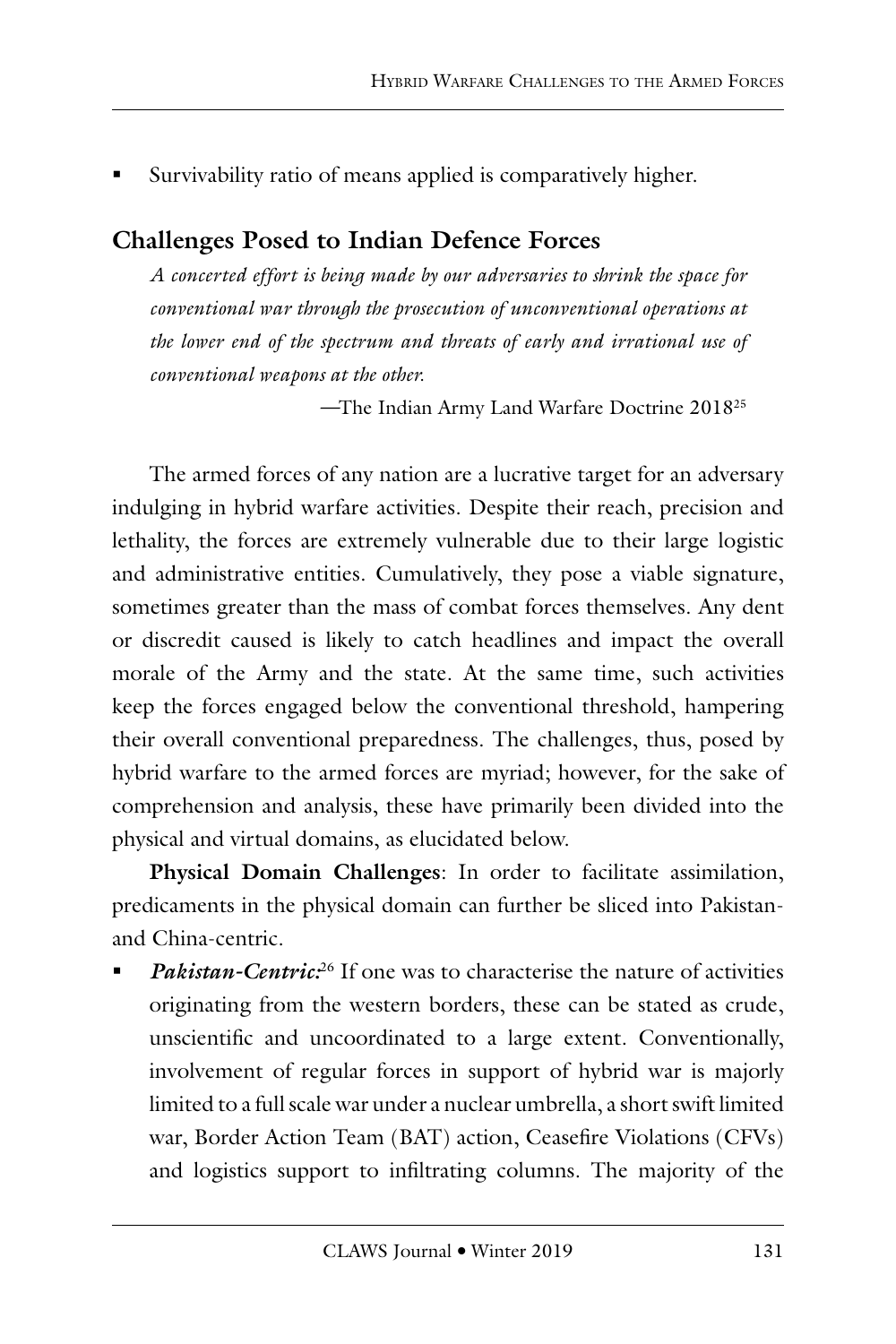efforts are being diverted towards sub-conventional, unconventional and non-conventional endeavours by way of infiltration by militants across the Line of Control/International Border (LoC/IB) and also through the maritime medium, agitational dynamics, sleeper cells, sabotage activities, smuggling, piracy, and malignant endeavours on the religious, social and ethnic fronts.

 *China-Centric:***<sup>27</sup>** Our northern neighbour follows a totally different class of physical activities in the hybrid domain. These being the likes of standoffs on the IB, transgressions, intrusions, increasing assertiveness on the political and military fronts, forays into the Indian Ocean Region (IOR), economic colonisation, debt trap, active pursuance of the equity for debt model, posing threats to island territories, collusion with like-minded adversaries and an overall attitude of the so-called coercive gradualism.28 It can be stated with conviction that these activities, ranging the from the tactical to the strategic level, are well articulated, with control at the highest levels.

**Virtual Domain Challenges**: As far as the virtual domain is concerned, the Chinese have an upper hand, however, of late, Pakistan has also shown promising competitiveness, especially in the information domain. Its special liking for subverting the Indian armed forces personnel through a well designed network of intelligence operatives and, of late, through a deft use of social media, has been an ongoing concern for the Indian forces.29 The propaganda war launched by Pakistan in the international media in response to the Indian abrogation of Article 370 from J&K is worth noting.<sup>30</sup> While the physical activities are seemingly overt in nature, those in the virtual sphere are mostly covert in design, with very few open signatures. This is where the characteristics of attributability/deniability come into play more often. The activities in this domain are generally of a strategic nature, with severe and sometimes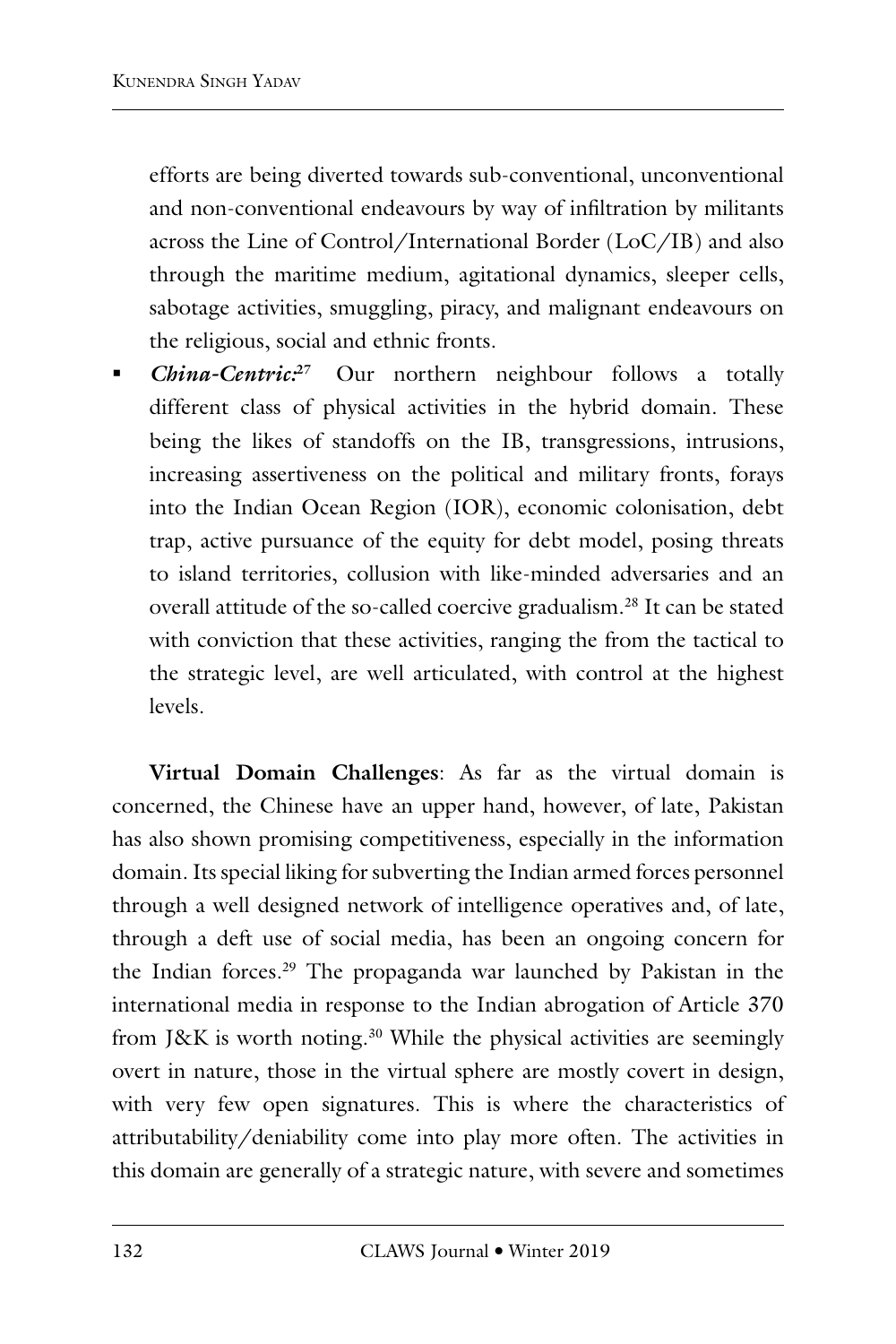crippling consequences for nation-states. China specifically has made great strides in the use of non-contact warfare to achieve its national aims. These include cyber warfare, Electronic Warfare (EW), Integrated Network Electronic Warfare (INEW), information operations ("Three Warfare Strategy"31 including psychological warfare, media warfare, and legal warfare), political and diplomatic parlaying, economic warfare and irredentism/demographic warfare.32

# **Counter-Strategy**

Hence, given the nuances, any strategy aimed at countering the manifestations of hybrid war in any form/name has to factor in the emerging security environment, technological advancements and multispectrum conflict challenges facing the nation today. It is evident that the current and future wars will be more hybrid in content and equally collusive or collaborative in context. The counter means, thus, employed or intended to be employed, must remain present-relevant and future, ready. It is also prudent to believe that hybrid wars are ever on, and different approaches/strategies are required to tackle them during peace/No War-No Peace (NWNP) and during active hostilities. The common sense motto of 'Be Prepared' will, however, apply equally across all approaches. Two scenarios to be taken into consideration with regard to counter-strategies are discussed briefly below.

**Peace/NWNP Scenario: Whole of the Government Approach**: 33 This aspect has to be understood with all the coherence it merits. All elements of national power should come into play in tackling such a threat. The military is just one of them but the military as the first responder always should not be the norm.<sup>34</sup> A state which always and every time looks upon its military to either counter an existing issue or as a tool of retribution, will be typecast and seen as one having limited options. The government has shown a definite resolve towards countering various aspects of hybrid warfare, the major steps being the intent to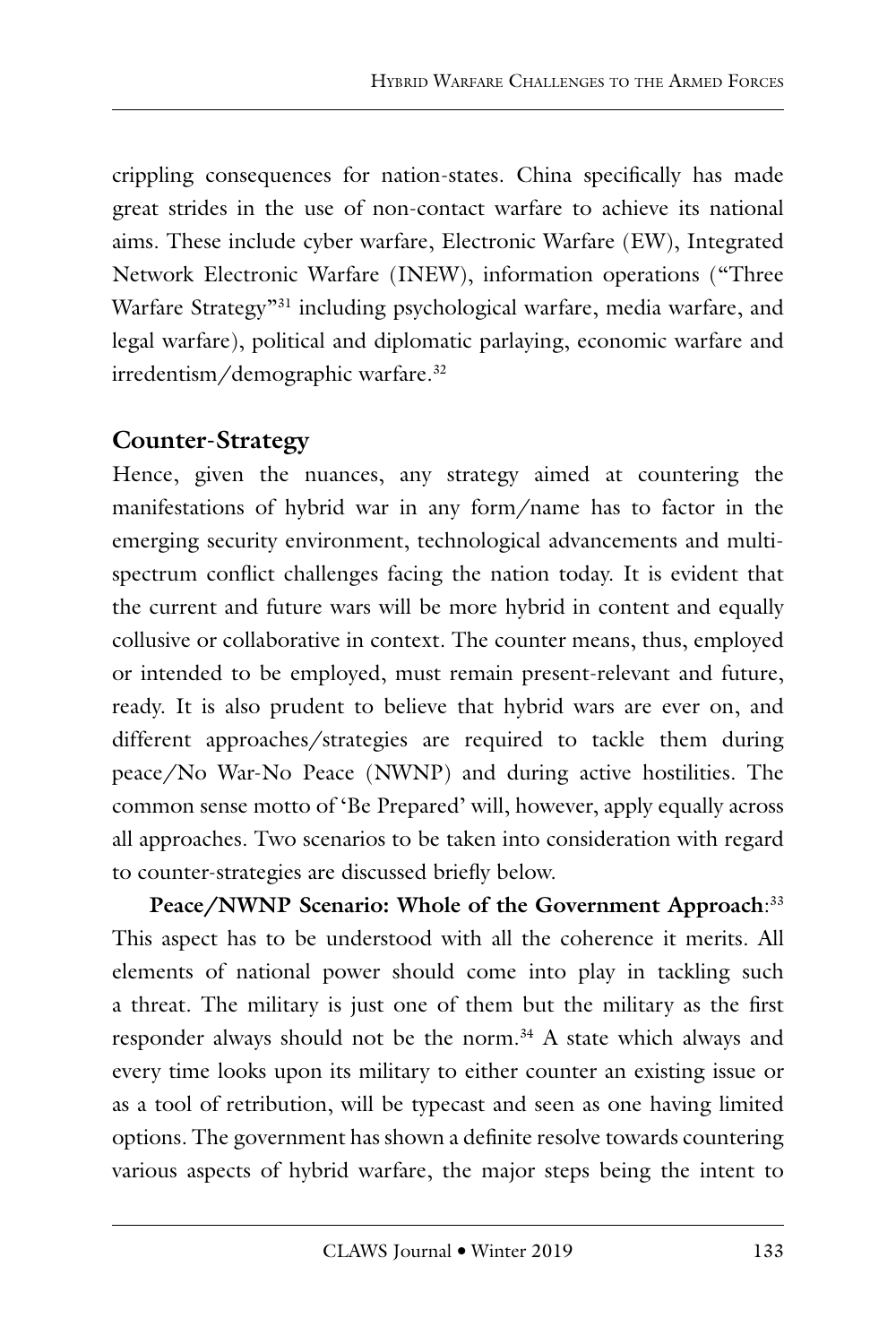dislodge terrorist infrastructure across the LoC through surgical strikes and the recently conducted Balakot strikes; a big jolt to the economic terrorism propagated by Pakistan by demonetisation in the year 2016; and the recent move to abrogate Article 370 and downgrade the status of J&K to a Union Territory (UT) status. These measures, falling under the military, economic and political domains, form part of the government's approach towards countering various facets of hybrid warfare to different extents. Such measures, demonstrating the will of the government, are needed every time the adversary attempts any misadventure in the hybrid domain, to unhinge and push him onto the back foot, irrespective of the political set-up of the time.

**Military Capability Enhancement**: The military, which primarily forms the conventional component of hybrid warfare, has to be further empowered, building the requisite capabilities in both the physical and virtual domains, with strong linkages to national level abilities. A longterm integrated perspective plan for capability development of the forces is already in place and needs to be pursued with priority, with assured budgetary support.35 Talking of specifics, any counter-strategy, whether military or otherwise, will fundamentally rest on our capability to acquire actionable intelligence. Though considerable progress has been made with respect to Intelligence, Surveillance and Reconnaissance (ISR) capabilities<sup>36</sup> through the space and aerial dimensions (remote sensing satellite series, electronic intelligence satellites, unmanned aerial vehicles, long range maritime patrol aircraft), a lot is still desired. These capabilities need to be built to the requisite numbers, with their products percolating seamlessly down to the tactical level. The role of precise image intelligence acquired through cartosat satellites for successfully executing the surgical strikes in 2015 is no secret.

**Focus on Non-Contact Warfare Capability:**37 Battles will now have a prolonged non-contact phase and a serious blend of the hybrid dimension. This cannot be neglected or downplayed any more. Our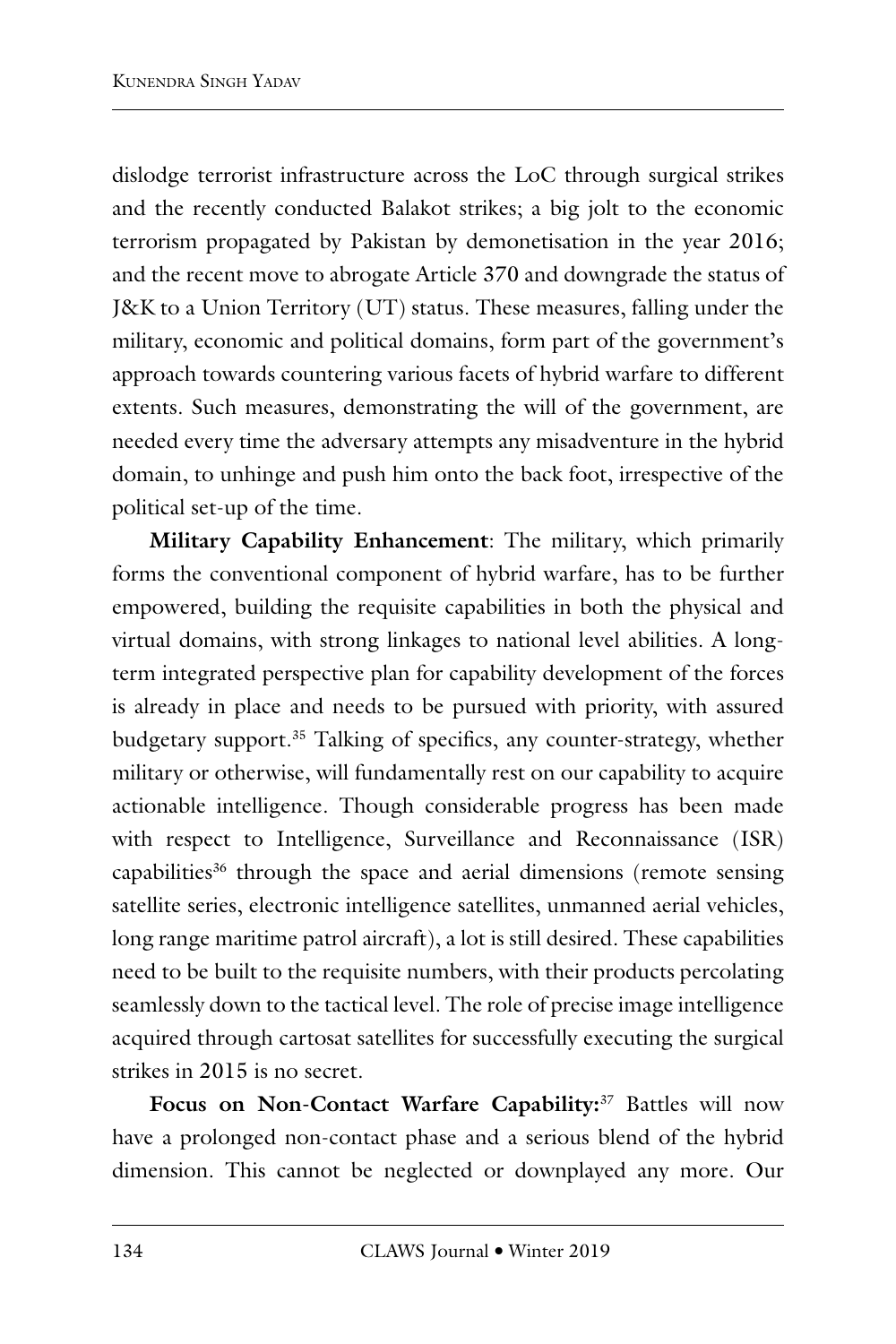capabilities in this domain have to emerge as the best and top-notch. We have no choice in this whatsoever. Our endeavours such as renewed importance to information warfare (including psychological operations, electronic warfare and cyber warfare) at all levels in the armed forces, establishment of the Defence Cyber and Space Agency (to be upgraded to the force level of command)<sup>38</sup> and the recently conducted Anti-Satellite (ASAT) tests need to be built on further in all earnest.

**Embrace Technology**: Technology has redefined the way wars are, and will be, fought in future. It has become a major enabler of both kinetic and non-kinetic dimensions of war-fighting. Our slow pace of technology adoption can be attributed to heavy import reliance. A country relying majorly on trade for meeting its security needs will always be in the process of catching up. There is, hence, a dire need to promote Make In India and indigenous products rather than look abroad at all times. The Technology Perspective and Capability Roadmap 2018 (TPCR)<sup>39</sup> provides the industry an overview of the equipment that is envisaged to be inducted into the forces up to the late 2020s. It aims at driving the technology development process in right earnest. The point to be understood here being that only laying down what is desired by the forces may not be adequate at this stage: it has to be backed up by proper government support and eager willingness by the military to accept indigenous products.<sup>40</sup> The Akash surface-to-air missile system, Arjun tank, Dhruv utility helicopter, Tejas multi-role fighter aircraft, Pinaka multi-barrel rocket launcher and Nag anti-tank missile are some of the indigenous weapon systems doing exceedingly well for the Services. The only need is to keep pushing this forward. Nations much smaller in size like Singapore and Israel should be looked upon as role models with regard to optimising technology. There is no choice but to endorse technology in every affair of the nation and military. It is a simple pursue or perish situation.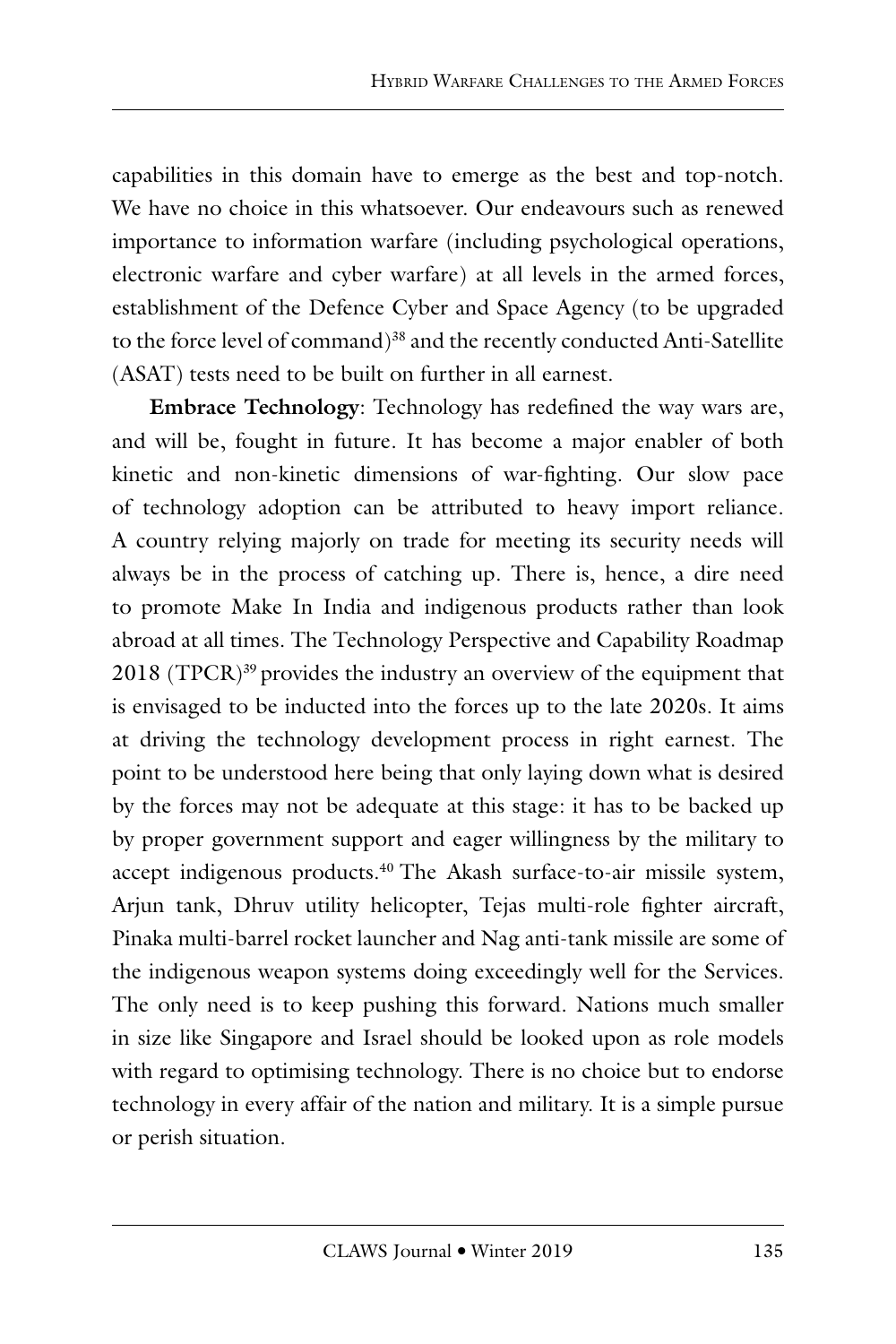## **Active Hostilities**

**Coherence of Action:** All the abilities/capabilities that we as a nation have built upon need to be harnessed in entirety during hostilities. The linear, standalone methodology of war-fighting, with cooperation and coordination dependent on personalities, will have to give way to jointness, not only at the level of the Services but at the national level. The recent announcement with regards to the creation of the post of Chief of Defence Staff  $(CDS)^{41}$  as a single point military adviser to the government is a long pending and welcome step. Its implementation has to be deliberate and meticulous.

**Citizens' Role**: The onus of fighting a hybrid enemy cannot rest solely on the defence, paramilitary or police forces—it has to be a national effort with every citizen playing his role by being security conscious during peace/no war-no peace/active hostilities. Some proposed measures in this regard are listed below.

 *Rejuvenation of Home Guards:*42 The Home Guards is a voluntary citizens' force to act as an auxiliary element to the police for assistance during exigent/emergent situations. Border states have a Border Wing version of the Home Guards which serves as an auxiliary element to the Border Security Force (BSF), with clearcut roles during hostilities such as counter-infiltration, protection of vulnerable areas and points and security of lines of communication. Presently, there is sub-optional utilisation of the Home Guards and especially the Border Wing. It is proposed that the Border Wing of the Home Guards be shifted under Ministry of Defence from the Ministry of Home Affairs. Thereafter, this force may be rejuvenated by enhanced training and, further, orbatted under static formations to strengthen the rear area security/counter hybrid war posture. This force, comprising locals of the area, will function on the lines of scouts and act as the eyes and ears of field formations in both forward and rear areas.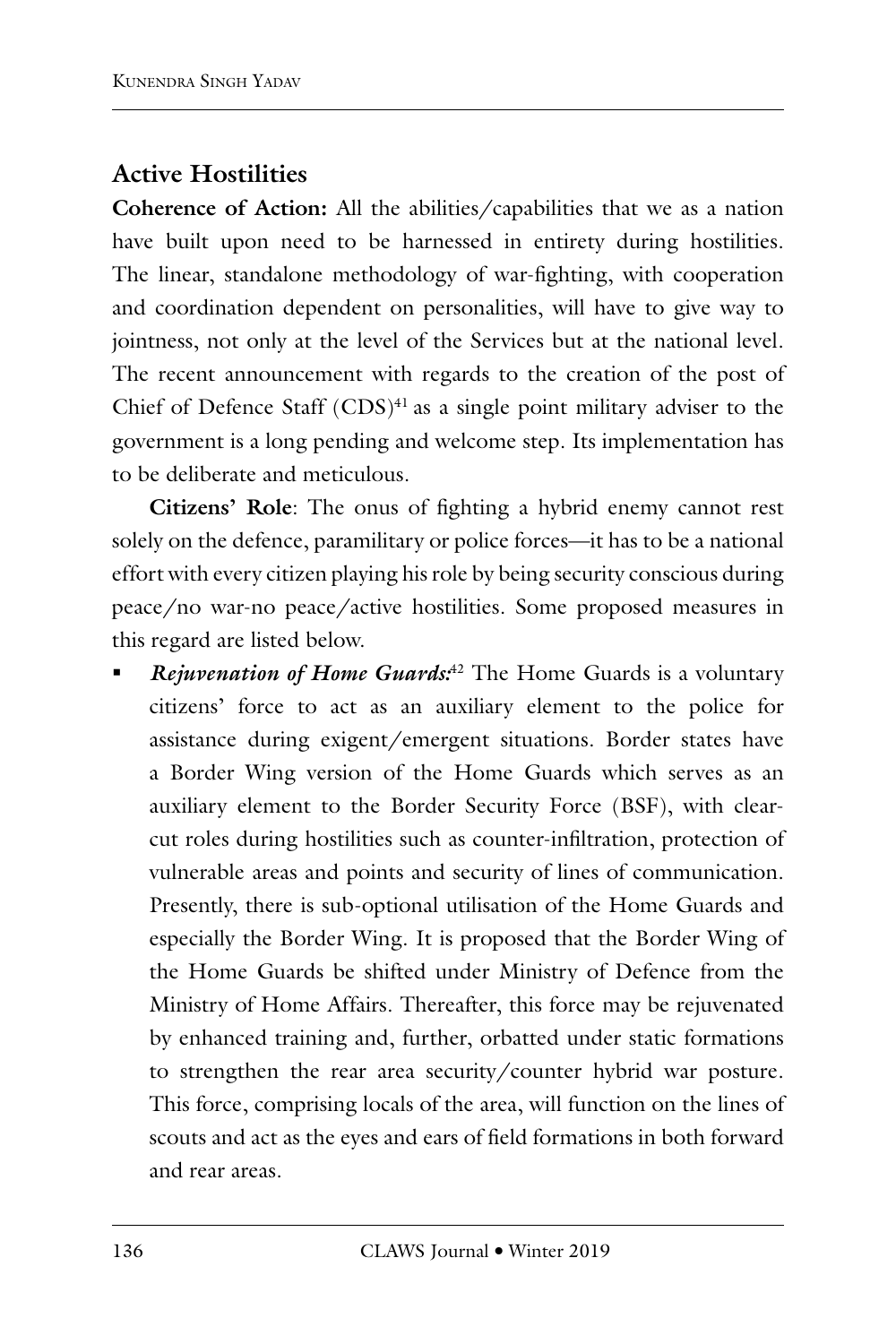- *Village Defence Committee:*43 This was instituted in the state of J&K to make border areas self-sufficient in terms of security. It is an organisation of the villagers, by the villagers and for the villagers. The effective utilisation of these entities is dying down due to weak management. There is talk to even disband them. This may not be the correct approach. The role of village defence committees in the 1965 War is well known. They acted as force multipliers to the Army by reporting and countering the moves of the irregular forces who operated by merging with the population. It is proposed that these committees be further strengthened by proper training and equipping. A retired Serviceman in the village should be made responsible for their training. The instructor and members (8-10, depending on the size of the village) may even be given an honorarium to incentivise the matter.
- *Role of National Cadet Corps:*44 The role and charter of the National Cadet Corps (NCC) is well known to all. However, it is felt that the NCC can play a larger role towards building a strong and secure society. To this end, it may be prudent to make one year of NCC enrolment compulsory in colleges. During this year, the enrolled undergraduates may be exposed to one outdoor camp, including basic firing and field craft. By doing this, over a period of time, we can at least move towards a security conscious society which can, to an extent, look after its selfsecurity aspects. During a war, such people will be better placed to look after themselves and may even serve as volunteers in the communication zone.

**Disruptive Response**: The armed forces are well aware that the time for set-piece conventional battles is long over. Today, the war may well be over before the military battle begins, or it may be half won/lost before the troops set foot on the ground as happened in Georgia and East Ukraine. Our armed forces have to be prepared to operate under such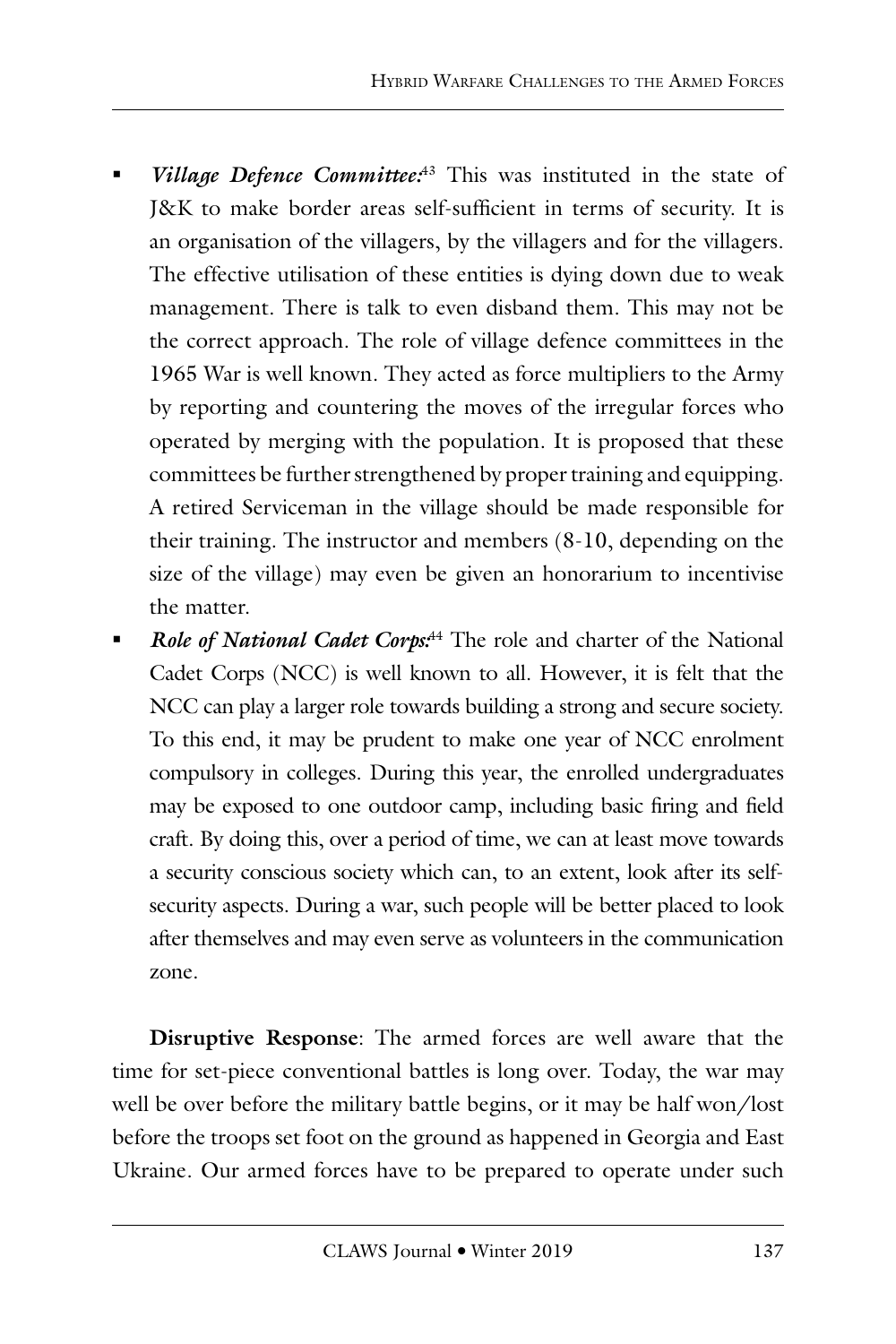eventualities, tailoring our doctrines, strategies, tactics, techniques and procedures accordingly. In other words, our response has to be disruptive in nature which poses a paradigm not planned for by the enemy. This can only be achieved by creating core competencies in new dimensions of warfare through the use of emerging means such as drones, artificial intelligence, robotics and social media.45 Towards this end, flexibility and mental mobility will need to be the hallmarks of the military and political leadership at all levels.

## **Conclusion**

The low liability and high payoff paradigm of hybrid warfare will ensure that this remains the preferred choice of war-waging for many nations, irrespective of their size and stature. As a peace-loving nation, we may not subscribe to this ideology, but will definitely have to be prepared to confront it and, at times, to preempt it suitably. Our capabilities, hence, have to match our intent. Towards this, 'A Whole of the Nation Approach' both towards coherent capability building and a coordinated response mechanism at the national level is a *sine-qua-non*.

### **Notes**

- 1. P K Gautam, "Understanding Kautilya's Four Upayas", *IDSA Comment*, June 20, 2013. Available at https://idsa.in/idsacomments/UnderstandingKautilyasFourUpayas\_ pkgautam\_200613. Accessed on October 8, 2019.
- 2. Svante E. Cornell and S. Frederick Starr, *The Guns of August 2008: Russia's War In Georgia*, (New York: Routledge, 2015), pp. 181-196.
- 3. Umong Sethi, "Multi-Domain Warfare in the Indian Context A Whole of Nation Approach", *Synergy Journal*, CENJOWS, February 2019 Issue, pp. 18-27. Available at https://www.cenjows.gov.in/upload\_images/pdf/Synergy%20-%20Feb%202019.pdf. Accessed on October 8, 2019.
- 4. Frank Hoffman, "Conflict in the 21 Century: The Rise of Hybrid Wars", Potomac Institute for Policy Studies and Centre for Emerging Threats and Opportunities, 2007, pp. 17-25. Available at https://www.potomacinstitute.org/images/stories/publications/potomac\_ hybridwar\_0108.pdf. Accessed on October 8, 2019.
- 5. Manpreet Sethi, "Conventional War in Presence of Nuclear Weapons", IDSA, *Strategic Analysis*, Vol. 33, Issue 3, 2009, pp. 415-425.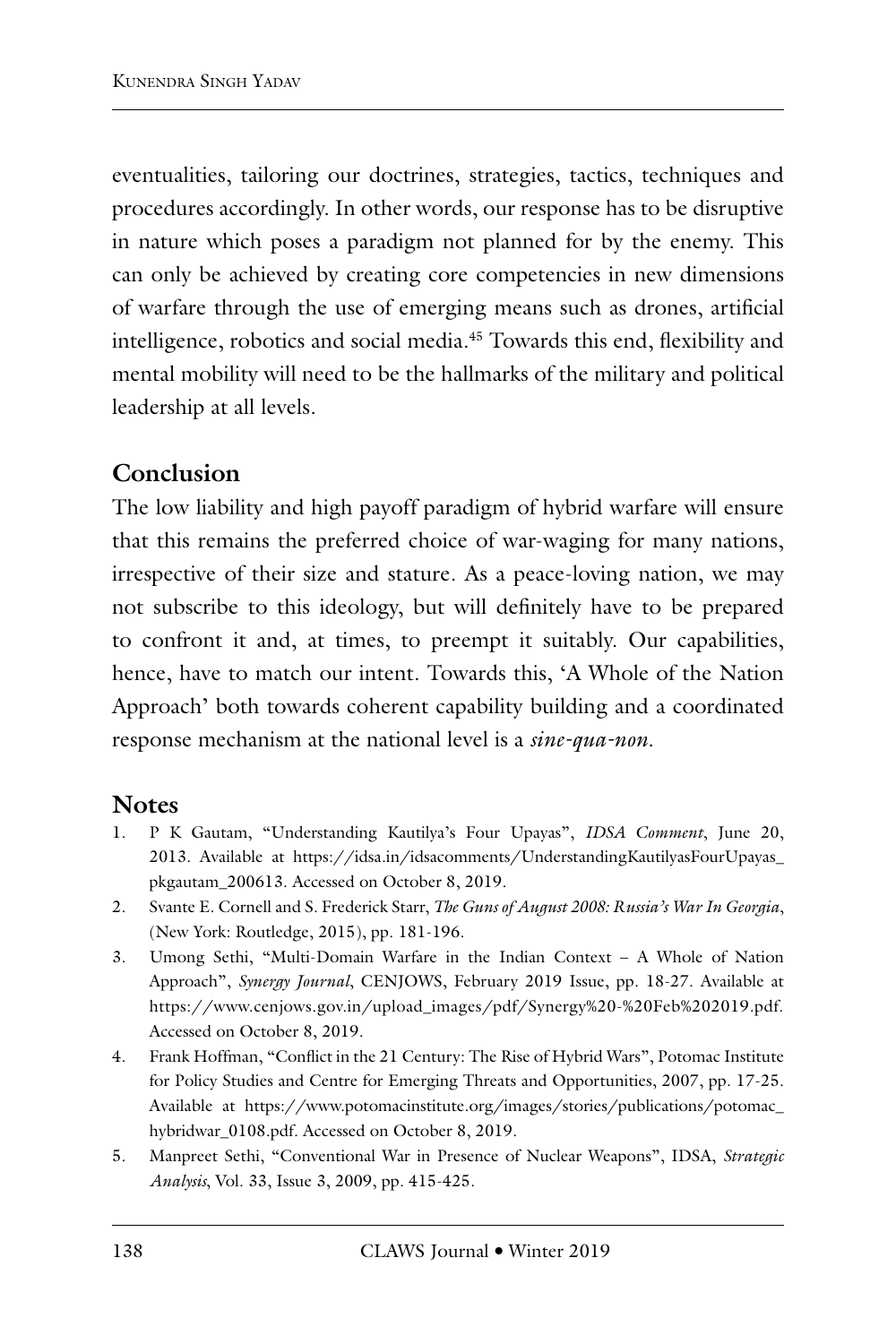- 6. Col K C Dixit, "Sub-Conventional Warfare Requirement, Impact and Way Ahead", *IDSA*, Issue 1, pp. 1-3. Available at https://idsa.in/system/files/jds\_4\_1\_kcdixit.pdf, Accessed on October 8, 2019.
- 7. Davis S. Maxwell, "Do we Really Understand Unconventional Warfare?, *Small Wars Journal*, 2014. Available at https://smallwarsjournal.com/jrnl/art/do-we-reallyunderstand-unconventional-warfare. Accessed on October 8, 2019.
- 8. Christopher S. Chivvis, "Understanding Russian 'Hybrid War' and What can be Done About it", Rand Corporation, March 22, 2017, pp. 1-9. Available at https://www. rand.org/content/dam/rand/pubs/testimonies/CT400/CT468/RAND\_CT468.pdf. Accessed on October 8, 2019.
- 9. Vikrant Deshpande, ed., *Hybrid Warfare: The Changing Character of Conflict* (New Delhi: IDSA/Pentagon Press, 2018), pp. 25-37.
- 10. Ibid.
- 11. Ibid.
- 12. Harjeet Singh, *A War Nobody Won: The Sino –Vietnam War 1979* (New Delhi: Pentagon Press, 2015), pp. 1-12.
- 13. "Kashmir is an Issue of Proxy War: VK Singh", *Business Standard*, February 19, 2019. Available at https://www.business-standard.com/article/news-ani/kashmir-is-an-issueof-proxy-war-vk-singh-119021900180\_1.html. Accessed on October 8, 2019.
- 14. "Pakistan's Plot to Back Khalistan Movement Exposed", *Business Standard*, December 18, 2018. Available at https://www.business-standard.com/article/news-ani/pakistan-splot-to-back-khalistan-movement-exposed-118121800593\_1.html, Accessed on October 9, 2019.
- 15. Franz-Stefan Gady, "Military Stalemate: How North Korea Could win a War with the US", *The Diplomat*, October 10, 2017. Available at https://thediplomat.com/2017/10/ military-stalemate-how-north-korea-could-win-a-war-with-the-us/. Accessed on October 9, 2019.
- 16. Abhay Kumar Singh, "Expanding the Turbulent Maritime Philosophy: Grey Zone Conflicts with the Chinese Characteristics" in Deshpande, ed., n. 9, pp. 142-172.
- 17. Ibid.
- 18. General Bipin Rawat, "Addressing the Challenges of Hybrid Conflict in the 21st Century", Chief of Army Staff Address in IDSA, 2018, Key Speeches.
- 19. Vivek Chadda, "Pakistan's Hybrid War in South Asia: Case Study of India and Afghanistan", in Deshpande, ed., n. 9, pp. 39-46.
- 20. Ibid., pp. 47-52.
- 21. Ahmed Waqas Waheed, "Pakistan's Dependence on US Patronage: The Politics of Limited Influence", *Journal of Asian Security and International Affairs*, Vol. 4, Issue 1, 2017, pp. 69-94.
- 22. John Raine, "War or Peace? Understanding the Grey Zone", International Institute of Strategic Studies, April 3, 2019. Available at https://www.iiss.org/blogs/ analysis/2019/04/understanding-the-grey-zone. Accessed on October 9, 2019.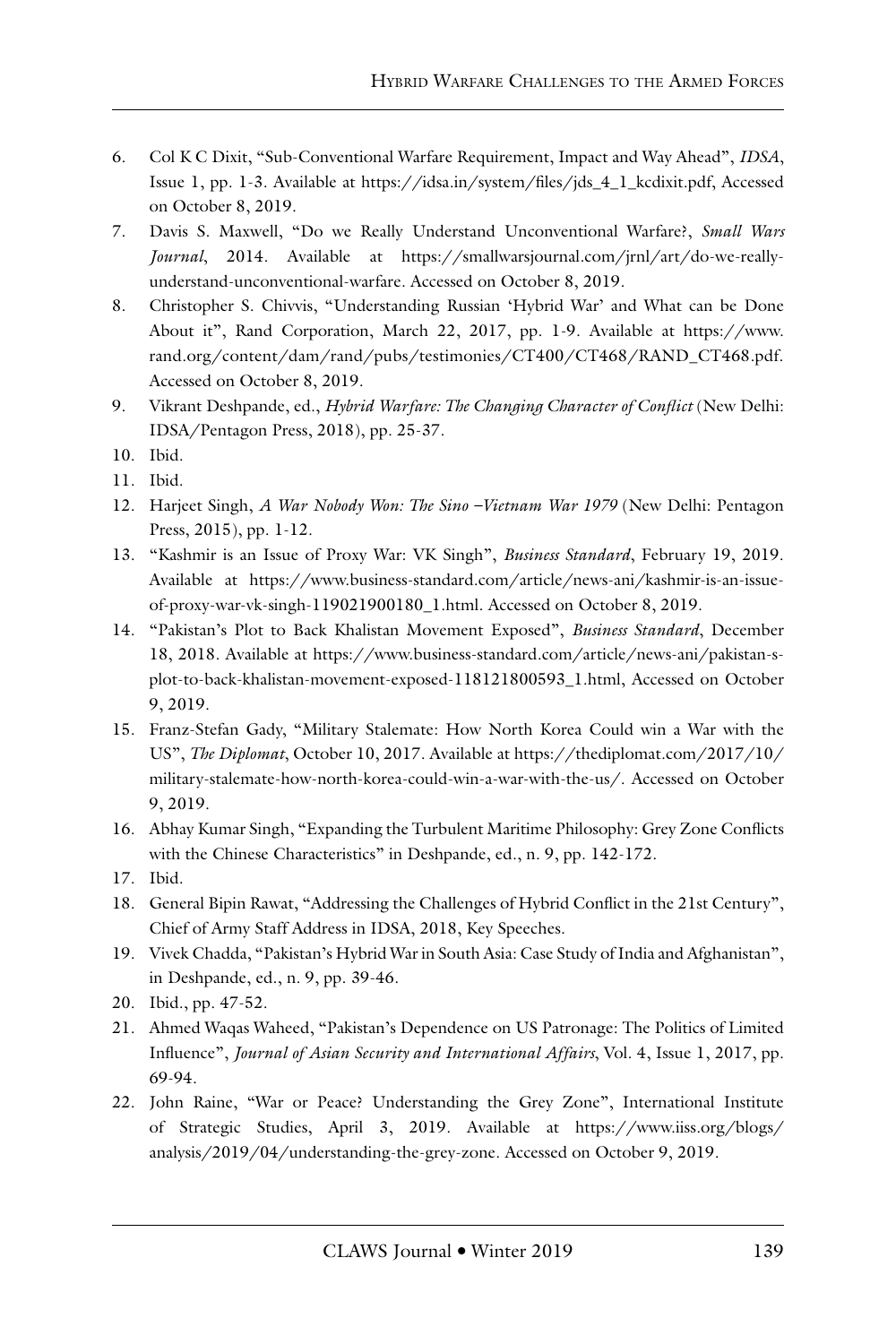- 23. G G Dwivedi, "Doklam, China's Strategic Calculus and India's Policy Options", *IDSA Comment*, August 11, 2017. Available at https://idsa.in/idsacomments/doklam-chinastrategic-calculus-and-india-policy-options\_ggdwivedi\_110817. Accessed on October 9, 2019.
- 24. Ibid.
- 25. Ibid.
- 26. Narender Kumar, "War Beyond Rules: Hybrid War and India's Preparedness" *CLAWS Journal*, Summer 2017. Available at https://archive.claws.in/images/journals\_ doc/231704000\_05\_chap(1)(1).pdf. Accessed on October 9, 2019.
- 27. Ibid.
- 28. W G Pierce," Understanding Coercive Gradualism" Strategic Studies Institute, Autumn Issue, 2015, pp. 52-57.
- 29. "Pak Female Agent Honey Traps 50 Indian Soldiers; Army Jawan Arrested in Jaisalmer for Spying", *The Economic Times,* January 13, 2019. Available at https://economictimes. indiatimes.com/news/defence/pak-female-agent-honey-traps-50-indian-soldiers-armyjawan-arrested-in-jaisalmer-for-spying/articleshow/67510846.cms?from=mdr. Accessed on October 9, 2019.
- 30. Harsha Kakkar, "Fighting the International Propaganda War", *CENJOWS*. Available at https://cenjows.gov.in/upload\_images/pdf/Fighting%20the%20international%20by%20 Maj%20Gen%20Harsha%20Kakar%20(Retd)%20on%2002%20Sep%202019.pdf. Accessed on October 9, 2019.
- 31. Michael Raska, "China and the 'Three Warfares'", *The Diplomat*, December 18, 2015. Available at https://thediplomat.com/2015/12/hybrid-warfare-with-chinesecharacteristics-2/. Accessed on October 9, 2019.
- 32. Taylor Washburn, "Between Russia and China, a Demographic Time Bomb", *The National Interest*, August 23, 2013. Available at https://nationalinterest.org/commentary/ between-russia-china-demographic-time-bomb-8938. Accessed on October 9, 2019.
- 33. Ibid.
- 34. Narender Kumar, "Development of Alternative Capabilities Must to Punish Pakistan for Cross-Border Terrorism", *CLAWS*, *Issue Brief,* No. 175, 2019.
- 35. Laxman Kumar Behera, "Defense Agenda for Modi Government 2.0*", IDSA Policy Brief*, June 6, 2019, p. 2. Available at https://idsa.in/policybrief/defence-agenda-modigovernment-2.0-lkbehera-060619. Accessed on October 9, 2019.
- 36. Debalina Ghoshal, "Possessing Advanced ISR Capabilities is Crucial to India's Conventional and Nuclear Deterrence", *FORCE*, 2019. Available at http://forceindia. net/aero-india-2019/long-way-go/. Accessed on October 9, 2019.
- 37. General Bipin Rawat, "Non-Contact Warfare is Imminent in Near Future", Chief of Army Staff, Address during valedictory Session of "National Conference on Self-Reliance in Defence Manufacturing 2.0" at FINS.
- 38. Sushant Singh, "Coming Soon: Ministry of Defense's Cyber, Space, Special Operations Division", *The Indian Express*, October 16, 2017. Available at https://indianexpress.com/